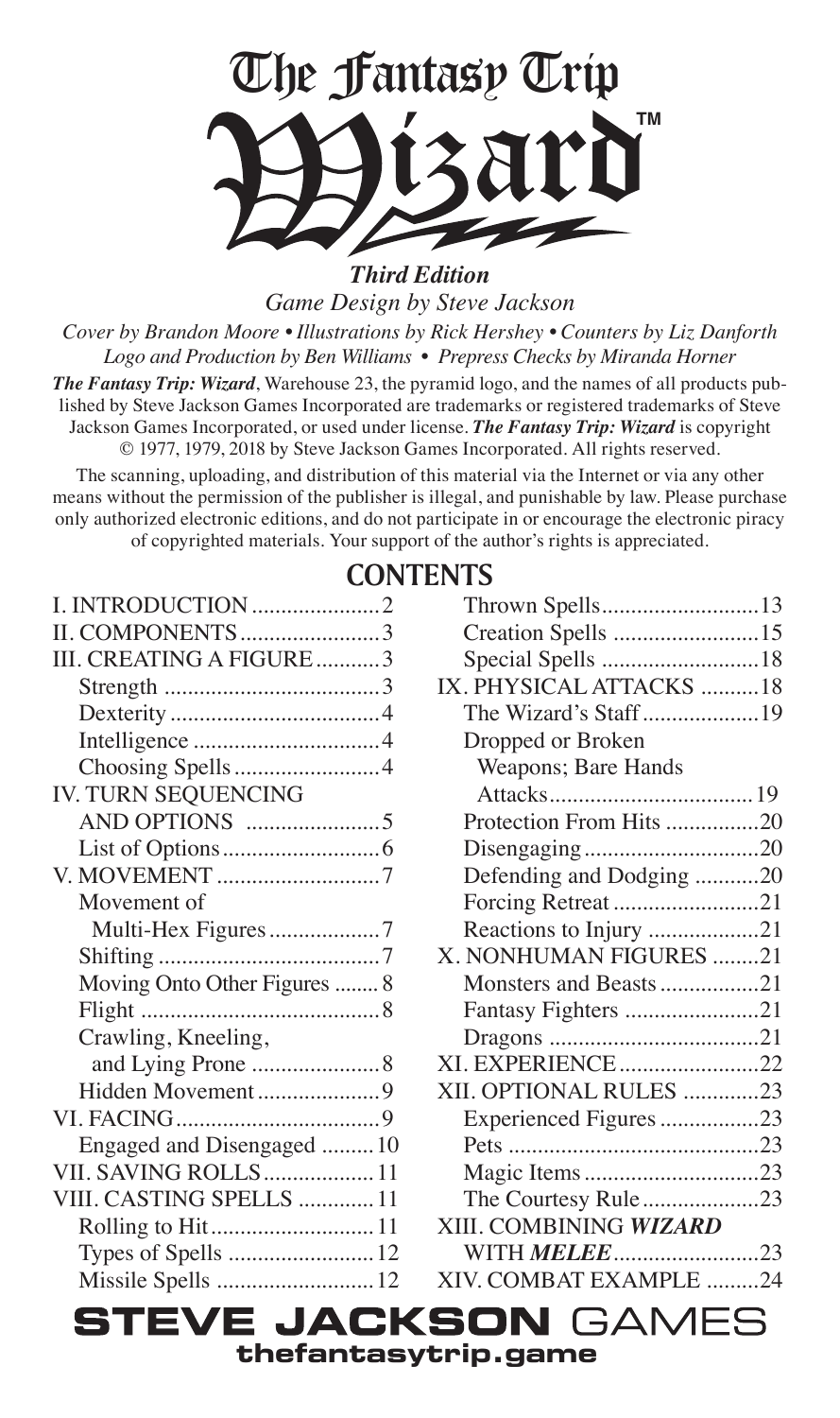#### **I. INTRODUCTION**

Yzor wondered, for at least the fortieth time that morning, how he had gotten into this. Only last night, he had had nothing more pressing to worry about than the weather – and here he was, in a duel to the death.

Of course, his mentor Aronnen had explained it all. "It's an attack on me. None of the masters of the T'reo School care to face me in the arena – but it was easy enough for them to bribe a proctor when you were called out. They won't do it again, but you have no choice if you wish to stay here. You must fght. Do you even know this Krait who claims you insulted him?"

Yzor did, vaguely. His opponent was a boastful little man of his own age, hot-tempered, of no great learning, but as quick as the snake whose name he bore. Like Yzor, he was an advanced student in martial magic – but once already Krait had killed in the arena.

Then the gong rang, and Yzor exhaled and stepped into the arena. At the other end, he saw Krait. Abruptly, the gong rang again.

Yzor took a slow step forward, framing in his mind the spell that would dazzle Krait and spoil his deadly accuracy. His hands moved, and a fash came – but not before Yzor saw a wolf appear at Krait's end of the hall. *At least*, he thought, *it'll dazzle the wolf too*. He had no doubt it was real; Krait was too unsubtle to throw an image, and not learned enough to use an illusion. But *he* . . . Suiting actions to thoughts, Yzor pictured a wolf. The knot of force appeared – an illusion. *Well, at least my spells are working.* Krait was standing still, with a look of concentration – casting a protective spell on himself, no doubt – and Krait's wolf was rushing for Yzor.

Then it was on him – but his illusion was on its tail. The Dazzle had slowed its reactions just enough to let Yzor jump back, leaving the two wolves to fght. A glance at Krait showed him glaring at the wolves. *He knows it's an illusion*, thought Yzor. *Can he master himself and disbelieve*?

Evidently not. Yzor's wolf remained, but Krait's disappeared. *He gave up on it*! exulted Yzor. *Knew it wouldn't reach me! And he's slowed* . . . but then, across the arena, Krait's fst moved, and Yzor felt ribs crack. Barely strong enough to stand, he stood and watched as his own illusion raced across the sand. Krait had to be weakening too . . .

The little man looked from Yzor to the "wolf." He started his punching gesture. Yzor waited. He felt the blow – saw Krait stagger – saw through his illusion's eyes as it bit . . . and knew it was over.

*Wizard* is a game of combat between two or more wizards and the creatures they conjure up. Two, three, or more players can participate.

Players create wizard fgures and send them into battle in arenas or underground tunnels. Selections of spells, attributes chosen for the wizards, and the players' skill will determine who survives and gains experience and higher attributes – and who dies.

*Wizard* can be played by itself or as a tactical aid to a fantasy roleplaying campaign. Players will fnd that its system meshes well with most sets of rules, allowing tactical combat to be worked out in a logical fashion. Game masters can now regularize movement and attacks on a small scale.